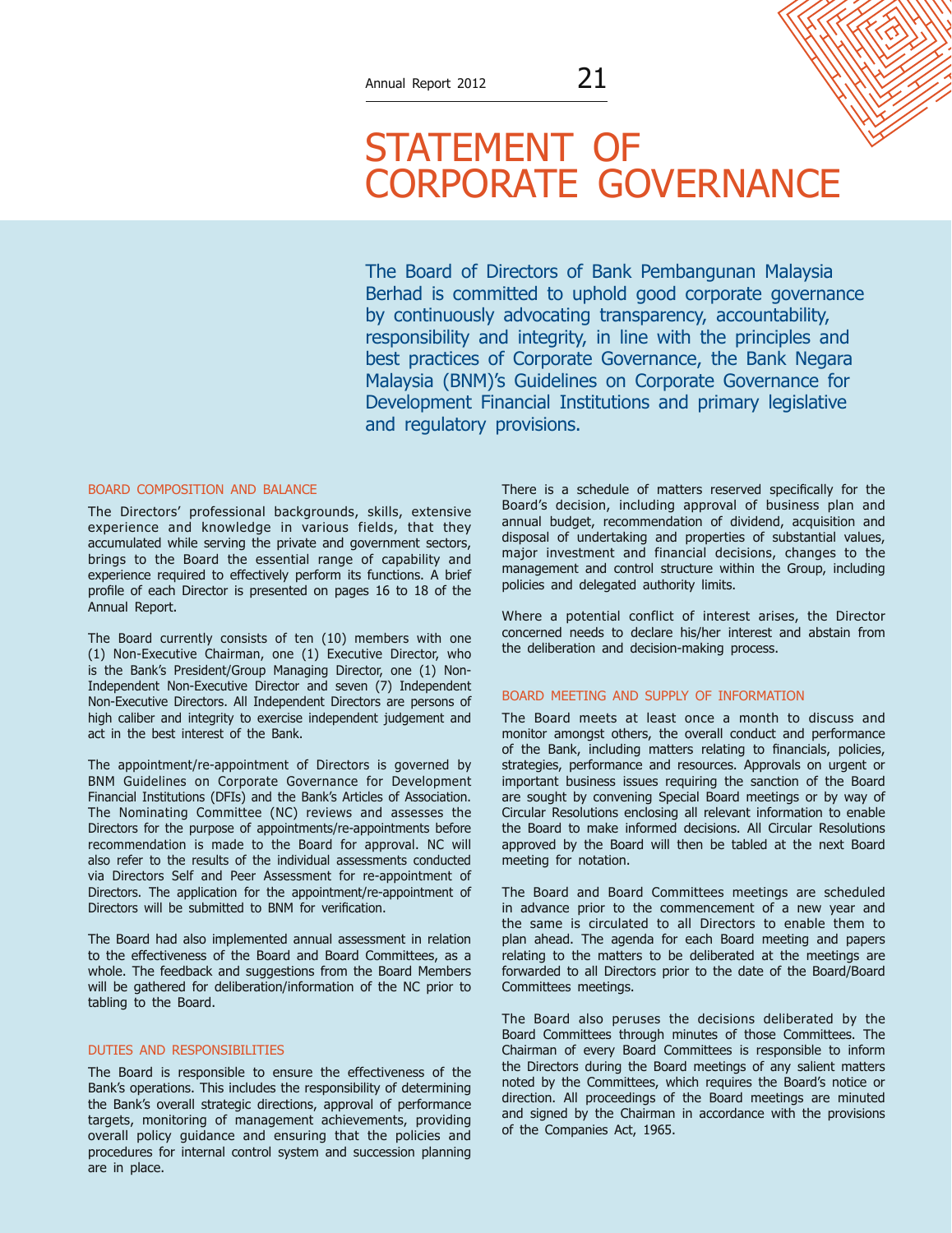# STATEMENT OF Corporate Governance

All Directors have direct access to the services of the Company Secretary and the Senior Management. Independent professional advice is also made available to the Directors in discharging their duties, in the event such services are required.

During the financial year ended 31 December 2012, the Board met 14 times. The attendance record of the Directors at the Board Meetings for 2012 is as follows:

| Name of Director                                                                                                | No. of Meetings<br>and attendance |
|-----------------------------------------------------------------------------------------------------------------|-----------------------------------|
| Dato' Haji Mohammed Che Hussein<br>Non-Executive Chairman<br>(resigned on 18 June 2012)                         | $7/7*$                            |
| Tan Sri Dato' Sri Dr Wan Abdul Aziz<br>Wan Abdullah<br>Non-Executive Chairman<br>(appointed on 1 December 2012) | $1/1*$                            |
| Dato' Mohd Zafer Mohd Hashim<br>President/Group Managing Director                                               | 13/14                             |
| Puan Siti Zauyah Md Desa<br>Non-Independent Non-Executive Director                                              | 12/14                             |
| Tuan Haji Zainul Rahim Mohd Zain<br>Independent Non-Executive Director                                          | 14/14                             |
| Tan Sri Faizah Mohd Tahir<br>Independent Non-Executive Director                                                 | 13/14                             |
| Datuk Dr Syed Jaafar Syed Aznan<br>Independent Non-Executive Director                                           | 13/14                             |
| Datuk Idris Abdullah<br>Independent Non-Executive Director                                                      | $10/13*$                          |
| Tuan Haji Rosli Abdullah<br>Independent Non-Executive Director                                                  | 13/14                             |
| Tuan Haji Abdul Aziz Ishak<br>Independent Non-Executive Director                                                | 14/14                             |
| Tuan Haji Ariffin Hew<br>Independent Non-Executive Director<br>(appointed on 27 September 2012)                 | $3/3*$                            |

Reflects the number of meetings attended during the time the Director held office.

# Training And Development Of Directors

The newly appointed Directors are required to attend an induction programme organized by the Management. The Directors will be briefed on the Bank's history, operations and financial performance as to enable them to have first-hand understanding of the Bank's operations. At the induction programme, Heads of Functions/

Chief Executive Officer of the main subsidiaries will brief the newly appointed Directors on their areas of responsibilities in order to offer the Directors with background knowledge of the Bank as well as a platform to establish personalize interaction with the key senior management.

The Board keeps abreast with the development in the banking industry by attending conferences and seminars held in Malaysia and abroad for their continuing education and skills improvement.

The Bank also encourages its Directors to attend talks, training programmes and seminars to update themselves on new development in the business environment.

#### D. COMMITTEES

There are five (5) Board Committees established to assist the Board in discharging its duties and responsibilities, namely the Credit Committee of the Board, Audit and Examination Committee, Nominating Committee, Remuneration Committee and Risk Management Committee.

#### CREDIT COMMITTEE OF THE BOARD

#### 1. OBJECTIVE

The primary objective of the Credit Committee of the Board (CCB) is to perform supervisory and oversight role of loans approval and to ensure adequate risk management processes are in place.

# 2. Functions and Responsibilities

- Veto power to challenge, reject loan and modify the terms of all loans related financing facilities.
- To approve "policy loans" and loans which are required by statute to be approved by the Board, provided that the initial filter of approval is conducted by the full-time executive committee.
- Recommend, verify and endorse all cases of writeoffs to the Board of Directors for final approval.
- Have full authority to seek/obtain any information it requires from any employee of the Bank and to commission any investigations, reports or surveys, which it deems necessary.
- Appoint or obtain any outside legal or other professional consultation which it deems necessary, at the Bank's expense.
- To approve and endorse any recommendation from the approving authority in cases of ambiguity and/or enhancement in credit risk.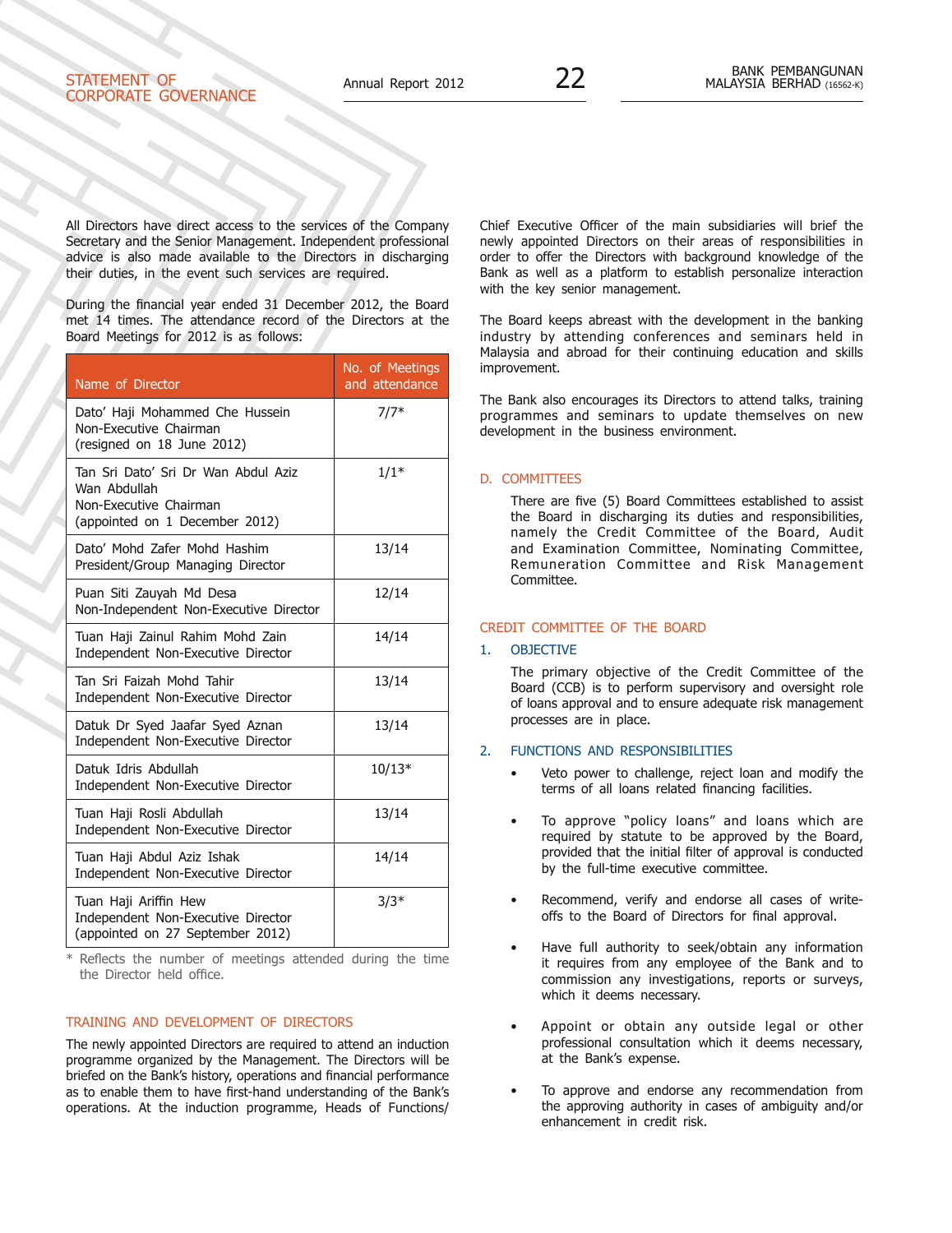# 3. Committee Meeting and Attendance

 Based on the Term of Reference of the CCB, the meeting is to be held once a fortnight or when necessary. The CCB met 21 times during the financial year 2012. The Committee members and their records of attendance are as follows:

| <b>Members</b>                                                                                     | No. of Meetings<br>and attendance |
|----------------------------------------------------------------------------------------------------|-----------------------------------|
| Dato' Mohammed Che Hussein,<br>Chairman<br>(resigned on 18 June 2012)                              | $9/9*$                            |
| Puan Siti Zauyah Md Desa                                                                           | 18/21                             |
| Tuan Haji Zainul Rahim Mohd Zain                                                                   | 20/21                             |
| Tan Sri Faizah Mohd Tahir                                                                          | 21/21                             |
| Tuan Haji Rosli Abdullah                                                                           | 20/21                             |
| Tuan Haji Abdul Aziz Ishak                                                                         | 21/21                             |
| Tan Sri Dato' Sri Dr Wan Abdul<br>Aziz Wan Abdullah<br>Chairman<br>(appointed on 12 December 2012) | $N/A^*$                           |

Reflects the number of meetings attended during the time the Member held office.

# AUDIT AND EXAMINATION COMMITTEE

# 1. OBJECTIVE

The objective of the Audit and Examination Committee (AEC) is to review the financial conditions of the Bank and its subsidiaries, internal controls, performance and findings of the Internal Auditors, and to recommend appropriate remedial actions regularly.

# 2. Functions and Responsibilities

The functions and responsibilities of the AEC are as follows:

- Recommend to the Board each year on the appointment/reappointment of External Auditors, the fee and other matters pertaining to the resignation or termination or change of External Auditors.
- Review with the External Auditors:-
	- (a) their audit plan;
	- (b) their evaluation of the system of internal control;
	- (c) their audit report;
- (d) their management letter and management's response; and
- (e) the assistance given by the management and staff to the External Auditors.
- With regards to the internal audit function:
	- (a) Review the adequacy of scope, functions and resources of the internal audit function and that it has the necessary authority to carry out its work.
	- (b) Review and approve internal audit plan, programme and processes.
	- (c) Review audit reports and consider adequacy of Management's actions taken on audit findings or recommendations.
	- (d) Recommend to the Nominating Committee of the Board on the appointment and termination of the Head of Internal Audit.
	- (e) Recommend to the Remuneration Committee of the Board on the remuneration of the Head of Internal Audit.
	- (f) Review any appraisal or assessment of members of the internal audit function as well as decide on their remuneration package.
	- (g) Review the effectiveness of the internal audit function, including compliance with The Institute of Internal Auditors' International Professional Practices Framework for Internal Auditing consisting of the Definition of Internal Auditing, Code of Ethics and the Standards.
	- (h) Review the assessment or findings arising from the Shariah audit and report the non-compliance events to the Board.
- Receive and consider reports relating to the perpetration and prevention of fraud.
- Review the Bank's compliance with the related Government's regulations including Anti-Money Laundering and Counter Financing of Terrorism (AML/ CFT) measures.
- Review the quarterly results and the year-end financial statements prior to their submission to the Board for approval. The review of the year-end financial statements by the external auditor, shall focus particularly on:
	- (a) Any major changes in the accounting policy or its implementation.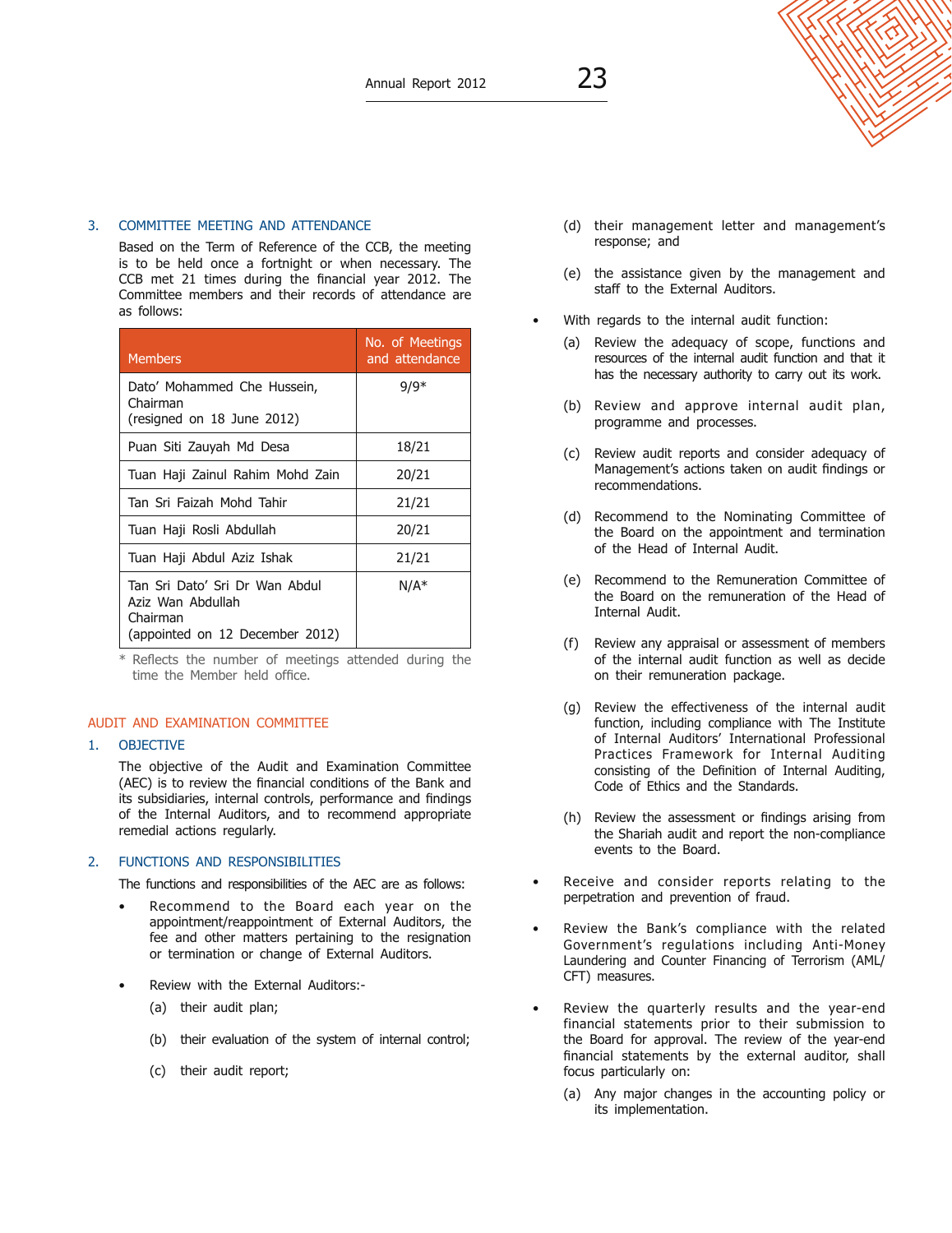- (b) Adequacy of allowance against contingencies, bad and doubtful debts.
- (c) Significant and unusual events.
- (d) Compliance with accounting standards and other legal requirements.
- Ensure that the accounts are prepared in a timely and accurate manner and ensure prompt publication of annual accounts.
- Discuss any problem and reservations that may arise from the interim and final audits, as well as any matter, which the External Auditors may wish to discuss, in the absence of management, where necessary.
- Review any related party transactions and conflict of interest situation that may arise in the Bank or within the Banking group including any transaction, procedure or conduct that raises questions of management integrity.
- Preparation of an AEC report at the end of each financial year, which shall be published in the Bank's Annual Report.
- Review and endorse the status and progress of Management's responses and corrective measures on issues raised in the BNM Examination Report, before it is tabled to the Board for approval.
- For the preparation of the Bank's annual report, prepares an AEC report, which shall contain the following information:
	- a) The composition of the AEC, including name, designation and directorship of the members and whether the Director is independent or otherwise;
	- b) The terms of reference of AEC;
	- c) The number of AEC meetings held in the financial year and details of attendance of each member;
	- d) A summary of the activities of the AEC in the discharge of its functions and duties for the financial year; and
	- e) A summary of the activities of the Internal Audit Department.
- Inform the Board on the issues and concerns discussed during its meetings, including those raised by the external auditors and where appropriate, make the necessary recommendations to the Board.

## 3. Committee Meeting and Attendance

 Based on the Term of Reference of the AEC, the meeting is to be held at least four (4) times a year and such additional meeting as the Chairman shall decide. The AEC met 11 times during the financial year 2012. The Committee members and their record of attendance are as follows:

| <b>Members</b>                     | No. of Meetings<br>and Attendance |
|------------------------------------|-----------------------------------|
| Tuan Haji Rosli Abdullah, Chairman | 11/11                             |
| Tan Sri Faizah Mohd Tahir          | 11/11                             |
| Datuk Dr Syed Jaafar Syed Aznan    | 10/11                             |
| Datuk Idris Abdullah               | 9/11                              |
| Tuan Haji Abdul Aziz Ishak         | 11/11                             |

## NOMINATING COMMITTEE

## 1. OBJECTIVE

The objective of the Nominating Committee (NC) is to establish a documented, formal and transparent procedure for the appointment/reappointment of Directors, President/ Group Managing Director and key Senior Executives (Senior Vice President/ Head of Function and above) and to assess the effectiveness of individual Directors, the Board as a whole and the various Committees of the Board, President/Group Managing Director and key Senior Executives (Senior Vice President/Head of Function and above).

# 2. Functions and Responsibilities

The functions and responsibilities of the NC are as follows:

- Establishing minimum requirements for the Board and the President/Group Managing Director to perform their responsibilities effectively. NC also responsible for overseeing the overall composition of the Board in terms of the appropriate size and skills, the balance between Executive Directors, Non-Executive and Independent Directors, and mix of skills and other core competencies required through annual reviews.
- Recommending and assessing the nominees for directorship, the Directors to fill board committees, as well as nominees for the President/Group Managing Director position. This includes assessing the Directors and President/Group Managing Director proposed for reappointment, before an application is submitted to Bank Negara Malaysia for verification.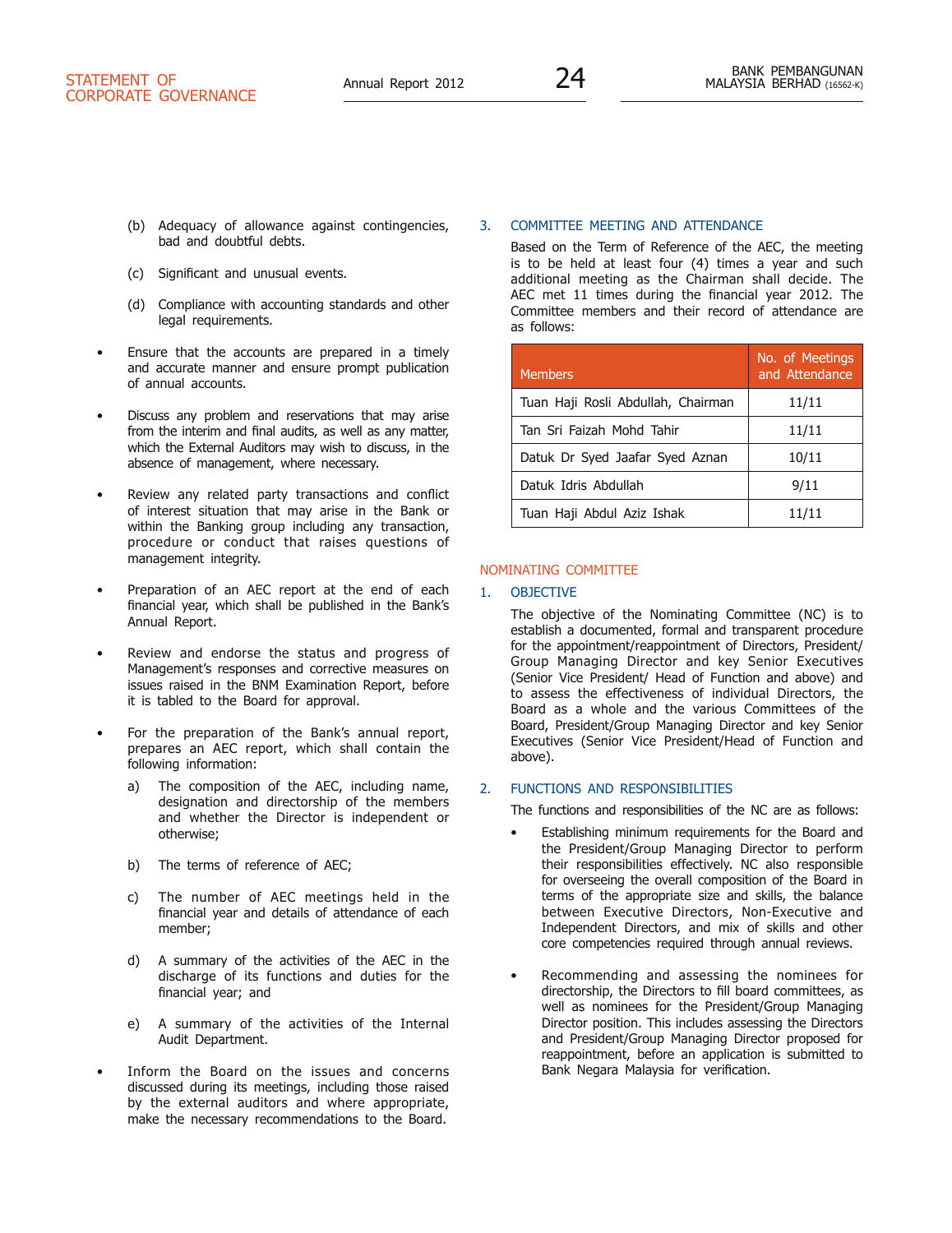#### Establishing a mechanism for formal assessment and assessing the effectiveness of the Board as a whole, the contribution by each Director to the effectiveness of the Board, the contribution of the Board's various Committees and the performance of the President/ Group Managing Director.

- Recommending to the Board on removal of the President/Group Managing Director, if he is ineffective, errant or negligent in discharging his responsibilities.
- Ensuring that all Directors undergo appropriate induction programmes and received continuous training.
- Overseeing appointment and management succession planning of key senior executives (Senior Vice President/Head of Function and above), and performance evaluation of the Chief Operating Officer and President/Group Managing Director and recommending to the Board for the removal of key Senior Executives (Senior Vice President/Head of Function and above), if they are ineffective, errant and negligent in discharging their responsibilities.

 The President/Group Managing Director is delegated to assess and evaluate candidates for new appointments, negotiate and determine the salary, benefits and terms and conditions of service for the positions of Senior Vice President who is also a Head of Function and above and thereafter tabled to the NC for approval and lastly to the Board for notation.

• Propose the appointment of new Board members to the Board of Directors of subsidiary companies.

#### 3. Committee Meetings and Attendance

 Based on the Term of Reference of the NC, the meeting is to be held at least once a year. The NC met 8 times during the financial year 2012. The Committee members and their records of attendance are as follows:

| <b>Members</b>                               | No. of Meetings<br>and Attendance |
|----------------------------------------------|-----------------------------------|
| Datuk Dr Syed Jaafar Syed Aznan,<br>Chairman | 8/8                               |
| Puan Siti Zauyah Md Desa                     | 7/8                               |
| Tuan Haji Zainul Rahim Mohd Zain             | 7/8                               |
| Tan Sri Faizah Mohd Tahir                    | 7/8                               |
| Tuan Haji Rosli Abdullah                     | 8/8                               |

# REMUNERATION COMMITTEE

# 1. OBJECTIVE

The objective of the Remuneration Committee (RC) is to provide a formal and transparent procedure for developing a remuneration policy for the Directors, President/Group Managing Director and key Senior Executives (Senior Vice President/Head of Function and above) and ensuring that compensation is competitive and consistent with the Bank's culture, objectives and strategy.

#### 2. Functions and Responsibilities

The functions and responsibilities of the RC are as follows:

- Recommending a framework of remuneration for Directors, President/Group Managing Director and key Senior Executives (Senior Vice President/Head of Function and above). The remuneration policy should:-
	- (a) be documented and approved by the full Board and any changes thereto should be subject to the endorsement of the full Board;
	- (b) reflect the experience and level of responsibility borne by individual Directors, the President/Group Managing Director and key Senior Executives (Senior Vice President/Head of Function and above);
	- (c) be sufficient to attract and retain Directors, President/Group Managing Director and key Senior Executives (Senior Vice President/Head of Function and above) of caliber needed to manage the Bank successfully; and
	- (d) be balanced against the need to ensure that the funds of the Bank are not used to subsidize excessive remuneration packages.
- Recommending specific remuneration packages for Directors, President/Group Managing Director and key Senior Executives (Senior Vice President/Head of Function and above). The remuneration packages should:-
	- (a) be based on an objective consideration and approved by the full Board;
	- (b) take due consideration of the assessments of the Nominating Committee of the effectiveness and contribution of the Director, President/Group Managing Director or key Senior Executives (Senior Vice President/Head of Function and above) concerned;
	- (c) not be decided by the exercise of sole discretion of any one individual or restricted group of individuals; and